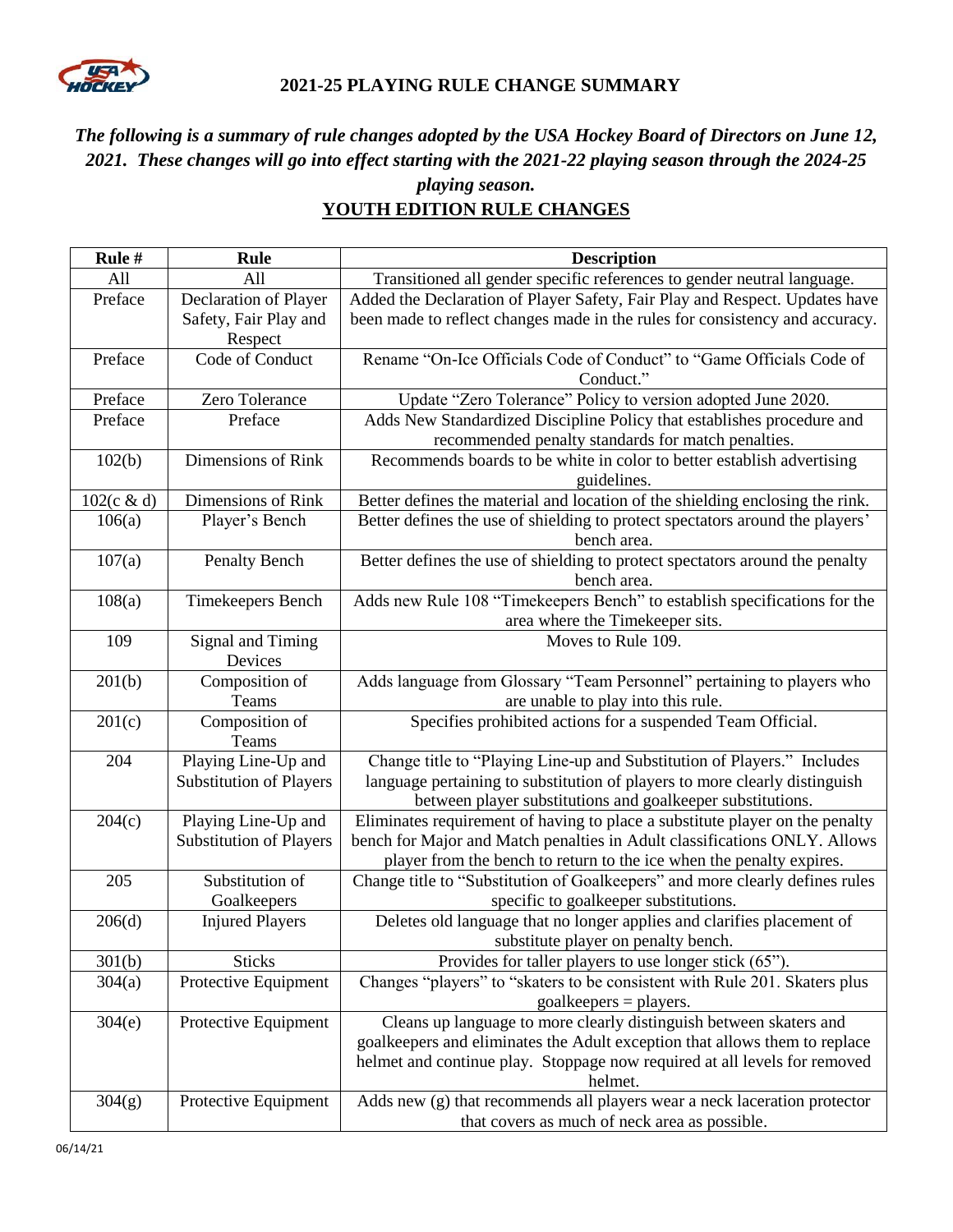| Rule #     | <b>Rule</b>                 | <b>Description</b>                                                                                                                                      |
|------------|-----------------------------|---------------------------------------------------------------------------------------------------------------------------------------------------------|
| 401(b)     | Penalties                   | Calls for a player to be assessed a game misconduct after 4 penalties in the                                                                            |
|            |                             | same game and a coach receiving a game suspension when team                                                                                             |
|            |                             | accumulates 12 penalties during same game.                                                                                                              |
| 401(c)     | Penalties                   | Establishes guidelines for what is allowable in interacting with their team for                                                                         |
|            |                             | a player or coach who has been suspended.                                                                                                               |
| 402 (Note) | Minor Penalties             | Establishes shorter minor penalty lengths for periods less than 20 minutes in                                                                           |
|            |                             | length (Excluding Adults). For periods 12-minutes or less the minor penalty                                                                             |
|            |                             | length shall be 1:00. The minor penalty time shall be 1:30 for more than 12                                                                             |
|            |                             | and less than 17-minute periods and 2:00 for periods 17-minutes in length or                                                                            |
|            |                             | greater.                                                                                                                                                |
| 403        | <b>Major Penalties</b>      | Updates major penalty language to reflect changes that require a game                                                                                   |
|            |                             | misconduct penalty to be assessed with major penalties.                                                                                                 |
| 403(a)     | <b>Major Penalties</b>      | Provides Affiliates or local governing bodies the option to pro-rate length of                                                                          |
|            |                             | major penalties based on length of period (Excluding Adults).                                                                                           |
| 403(d)     | <b>Major Penalties</b>      | Establishes that Adults do not need to place an additional player on penalty                                                                            |
|            |                             | bench for a major penalty and that they can add a player from the bench                                                                                 |
|            |                             | when penalty expires.                                                                                                                                   |
| 404(Note)  | <b>Misconduct Penalties</b> | Provides Affiliates or local governing bodies the option to pro-rate length of                                                                          |
|            |                             | misconduct penalties based on length of period (Excluding Adults).                                                                                      |
| 404(c)     | <b>Misconduct Penalties</b> | Adds language that more clearly defines the unacceptable actions of a                                                                                   |
|            |                             | coach/player who has been assessed a game misconduct.                                                                                                   |
| 405(d)     | <b>Match Penalties</b>      | Adds language that more clearly defines the unacceptable actions of a                                                                                   |
|            |                             | coach/player who has been assessed a match penalty.                                                                                                     |
| 405(a)     | <b>Match Penalties</b>      | Provides Affiliates or local governing bodies the option to pro-rate length of                                                                          |
|            | <b>Match Penalties</b>      | match penalties based on length of period (Excluding Adults).                                                                                           |
| 405(a)     |                             | Establishes that Adults do not need to place an additional player on penalty<br>bench for a match penalty and that they can add a player from the bench |
|            |                             | when penalty expires.                                                                                                                                   |
| 405(c)     | <b>Match Penalties</b>      | Clarifies the timing required for submission of a game report to establish                                                                              |
| Note       |                             | consistency with other rules.                                                                                                                           |
| 405(c)     | <b>Match Penalties</b>      | Establishes the minimum suspension for a match penalty as one full game                                                                                 |
|            |                             | and that the next game on the schedule of that team must be included in any                                                                             |
|            |                             | suspension.                                                                                                                                             |
| 405(c)     | <b>Match Penalties</b>      | Updates language to reflect the Standardized Discipline Policy included in                                                                              |
|            |                             | Preface.                                                                                                                                                |
| 407(b)     | <b>Goalkeeper Penalties</b> | Clarifies the guidelines for a "Temporary" Goalkeeper and specifies who                                                                                 |
|            |                             | must replace a goalkeeper if removed from the game by penalty.                                                                                          |
| 409(a)     | Calling of Penalties        | Calls for a face-off to take place in end zone of offending team when a                                                                                 |
|            |                             | penalty is assessed that results in time being placed on the penalty clock.                                                                             |
|            |                             | Exceptions to this rule is covered in Rule 612(b).                                                                                                      |
| 410(c)     | Supplementary               | Updates language to reflect the Standardized Discipline Policy included in                                                                              |
|            | Discipline                  | Preface.                                                                                                                                                |
| 411(b)     | Progressive                 | Clarifies the timing required for submission of a game report to establish                                                                              |
| Note       | Suspensions                 | consistency with other rules.                                                                                                                           |
| 411(c)     | Progressive                 | Adds new (c) that establishes progressive suspensions for coaches who                                                                                   |
|            | Suspensions                 | receive their $2nd$ game misconduct for Abuse of Officials in same season (3)                                                                           |
|            |                             | games) and 3 <sup>rd</sup> game misconduct for Abuse of Officials in same season                                                                        |
|            |                             | (suspended until hearing).                                                                                                                              |
| 501(a)     | Appointment of<br>Officials | Allows 4-Official system to be used at the $14 \&$ Under age classification.                                                                            |
| 501(c)     | Appointment of              | Allows local leagues/areas to assign numbers to officials and that required                                                                             |
|            | Officials                   | visors cannot be altered.                                                                                                                               |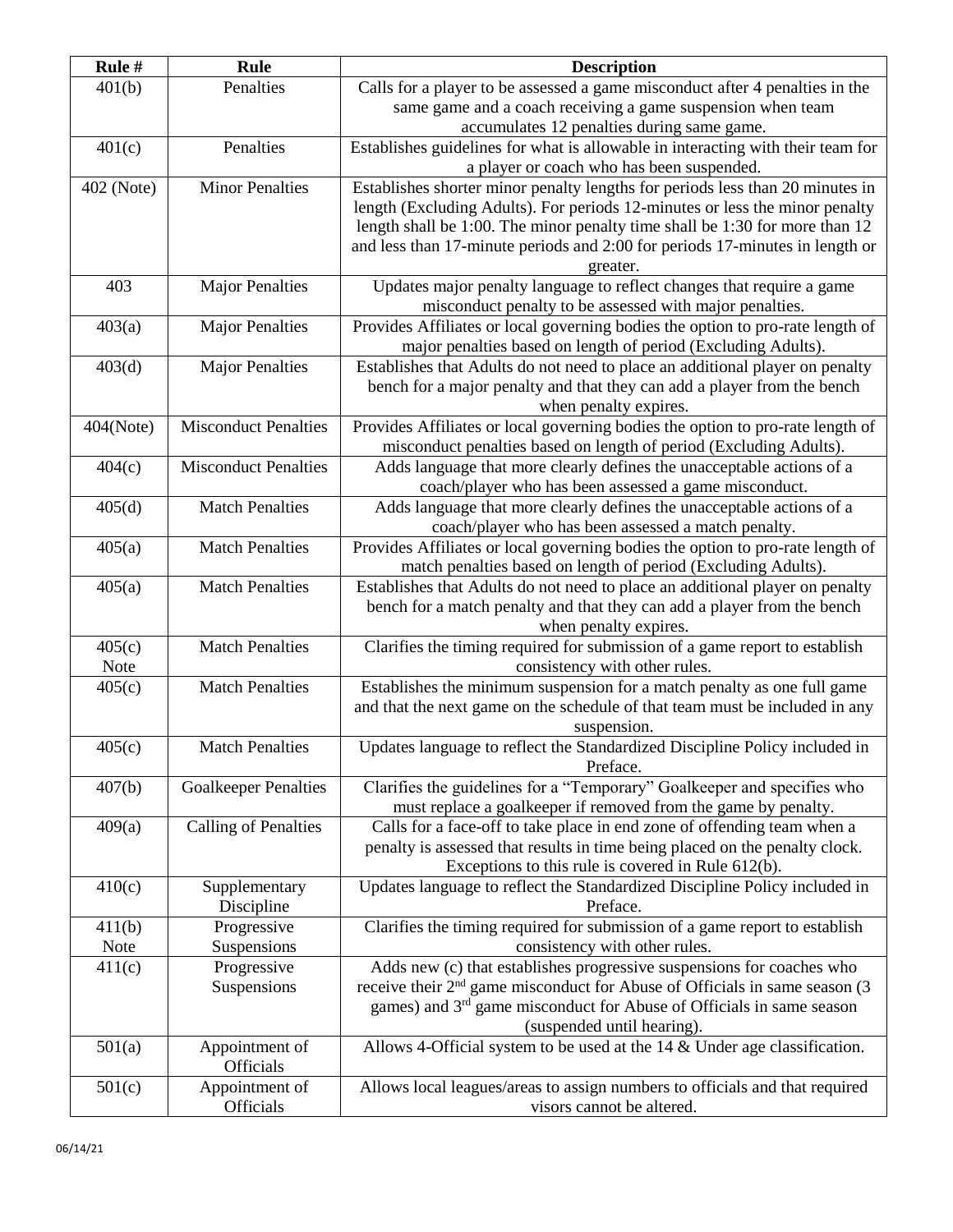| Rule#          | Rule                                  | <b>Description</b>                                                                                                                            |
|----------------|---------------------------------------|-----------------------------------------------------------------------------------------------------------------------------------------------|
| 503(c.11)      | Linesman                              | Adds new (11) that clarifies any official is allowed to stop play if helmet                                                                   |
|                |                                       | comes off player or goalkeeper.                                                                                                               |
| 601(b)         | Abuse of Officials and                | Adds in specific language pertaining to banging the boards on the bench that                                                                  |
|                | Other Misc.                           | identifies doing so to celebrate a legal or illegal body check is deemed to be                                                                |
|                |                                       | unsportsmanlike conduct.                                                                                                                      |
| 601(c,d,e)     | Abuse of Officials and                | More clearly identifies specific actions and places them into Misconduct,                                                                     |
|                | Other Misc.                           | Game Misconduct or Match penalty option categories.                                                                                           |
| 601(d.1)       | Abuse of Officials and                | Allows the official to assess a game misconduct for $2nd$ incident involving                                                                  |
|                | Other Misc.                           | verbal abuse by team official without assessing another bench minor                                                                           |
|                |                                       | provided the abuse is clearly a continuation of initial incident.                                                                             |
| 601(e.2)       | Abuse of Officials and                | Clarifies actions considered to be critically detrimental.                                                                                    |
|                | Other Misc.                           |                                                                                                                                               |
| 601(e.3)       | Abuse of Officials and                | Removes term "offensive" from hateful, discriminatory language.                                                                               |
|                | Other Misc.                           |                                                                                                                                               |
| 601(e, 3)      | Abuse of Officials and                | Incorporates the President's Directive on Hateful/Discriminatory Language                                                                     |
|                | Other Misc.<br>Abuse of Officials and | under the Match Penalty rule.                                                                                                                 |
| 601(e)         | Other Misc.                           | Clarifies the timing required for submission of a game report to establish                                                                    |
| Note<br>601(f) | Abuse of Officials and                | consistency with other rules.<br>Adds vaping to actions deemed prohibited under this rule and replaces bench                                  |
|                | Other Misc.                           | minor with a game misconduct penalty for violation.                                                                                           |
| 602            | Attempt to Injure or                  | Changes references to "deliberate injury" to "recklessly endangers" to better                                                                 |
|                | <b>Recklessly Endangers</b>           | allow officials to judge the action that occurs instead of trying to determine                                                                |
|                | an Opponent                           | whether an injury has occurred. Removed similar language from old Rule                                                                        |
|                |                                       | $601(f.2)$ to avoid duplication.                                                                                                              |
| 603            | Boarding                              | Incorporates language from Declaration of Player Safety, Fair Play and                                                                        |
|                |                                       | Respect into Boarding rule and incorporates "reckless endangerment"                                                                           |
|                |                                       | terminology for assessment of major plus game misconduct or match                                                                             |
|                |                                       | penalties.                                                                                                                                    |
| 604            | <b>Body Checking</b>                  | Removes references to "Non-Check Adult Classifications" in the title and                                                                      |
|                | (Competitive Contact                  | the rule.                                                                                                                                     |
|                | Categories)                           |                                                                                                                                               |
| 604            | <b>Body Checking</b>                  | Incorporates language from Declaration of Player Safety, Fair Play and                                                                        |
|                | (Competitive Contact                  | Respect into this rule and incorporates "reckless endangerment" terminology                                                                   |
|                | Categories)                           | for assessment of major plus game misconduct or match penalties. Adds                                                                         |
|                |                                       | Match penalty option.                                                                                                                         |
| 606            | <b>Butt-Ending</b>                    | Replaces reference to "injury" with "recklessly endangers" or "reckless                                                                       |
|                |                                       | endangerment".                                                                                                                                |
| 607            | Charging                              | Incorporates language from Declaration of Player Safety, Fair Play and<br>Respect into Charging rule and incorporates "reckless endangerment" |
|                |                                       | terminology for assessment of major plus game misconduct or match                                                                             |
|                |                                       | penalties.                                                                                                                                    |
| 608            | Checking from                         | Incorporates language from Declaration of Player Safety, Fair Play and                                                                        |
|                | <b>Behind</b>                         | Respect into Check from Behind rule and incorporates "reckless                                                                                |
|                |                                       | endangerment" terminology for assessment of major plus game misconduct                                                                        |
|                |                                       | or match penalties.                                                                                                                           |
| 609            | Cross-Checking                        | Incorporates "reckless endangerment" terminology for assessment of major                                                                      |
|                |                                       | plus game misconduct or match penalties. Adds Match penalty option.                                                                           |
| 610(b)         | Delaying the Game                     | Adds note that specifies the goalkeeper can only cover the puck while in the                                                                  |
|                |                                       | "act of playing goal" (see Glossary).                                                                                                         |
| 611            | Elbowing                              | Incorporates "reckless endangerment" terminology for assessment of major                                                                      |
|                |                                       | plus game misconduct or match penalties. Adds Match penalty option.                                                                           |
| 612(b)         | Face-Off Locations                    | Calls for an end zone face-off in defending zone of penalized team except                                                                     |
|                |                                       | for when the stoppage of play is caused by the non-offending team.                                                                            |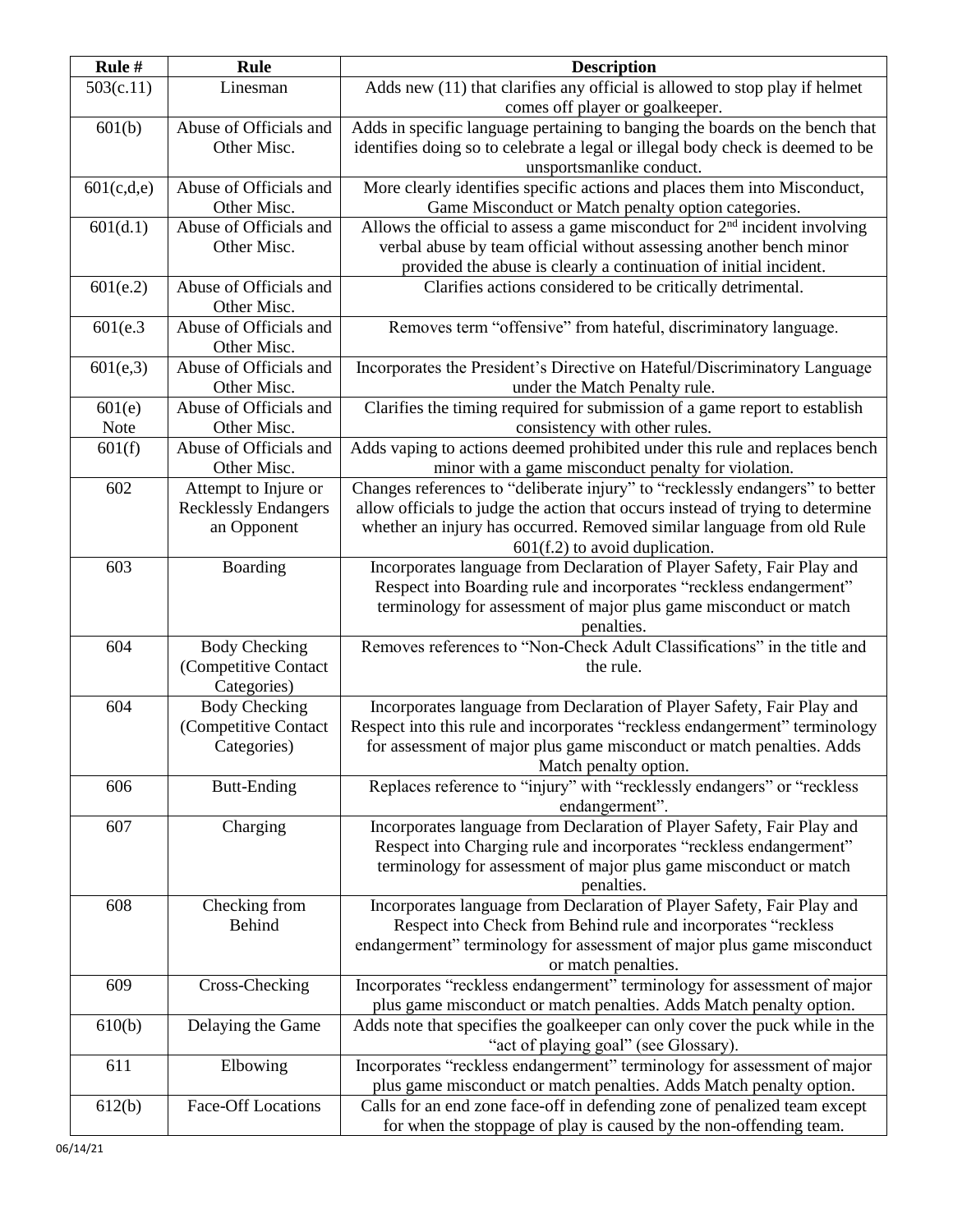| Rule # | <b>Rule</b>                           | <b>Description</b>                                                                            |
|--------|---------------------------------------|-----------------------------------------------------------------------------------------------|
| 612(c) | Face-off Locations                    | Allows for attack zone face-off any time an attacking team attempts a shot                    |
|        |                                       | on goal and puck goes out of play off of the posts, boards or glass.                          |
| 617(c) | Goals and Assists                     | Adds language that clarifies a goal shall be disallowed as a result of actions                |
|        |                                       | by an attacking team that propels the puck into the goal by any means other                   |
|        |                                       | than the stick.                                                                               |
| 617(c) | Goals and Assists                     | Adds language from Casebook regarding a goal cannot be scored if the                          |
|        |                                       | scoring team has an illegal player on the ice or the puck entered the zone                    |
| 618(a) | Handling the Puck                     | illegally.<br>Adds note that establishes the goal crease extends to the top of the cross-bar. |
| Note   | with the Hands                        |                                                                                               |
| 619    | Head-Butting                          | Replaces reference to "injury" with "recklessly endangers" or "reckless                       |
|        |                                       | endangerment."                                                                                |
| 620    | <b>Head Contact</b>                   | Incorporates language from Declaration of Player Safety, Fair Play and                        |
|        |                                       | Respect into Head Contact rule and incorporates "reckless endangerment"                       |
|        |                                       | terminology for assessment of major plus game misconduct or match                             |
| 621    | <b>High Sticks</b>                    | penalties.<br>Incorporates "reckless endangerment" terminology for assessment of major        |
|        |                                       | plus game misconduct or match penalties. dds Match penalty option.                            |
| 621(d) | <b>High Sticks</b>                    | Eliminates restriction on slapshots at 10 & under age classification and                      |
|        |                                       | below.                                                                                        |
| 622(c) | Holding an Opponent                   | Incorporates "reckless endangerment" terminology for assessment of major                      |
|        |                                       | plus game misconduct or match penalties.                                                      |
| 623    | Hooking                               | Incorporates "reckless endangerment" terminology for assessment of major                      |
|        |                                       | plus game misconduct or match penalties. dds Match penalty option.                            |
| 624(b) | Icing the Puck                        | Prohibits all Youth levels of play to legally ice the puck during shorthanded                 |
|        |                                       | situations. Only exceptions are High School and Adult classifications.                        |
| 624(d) | Icing the Puck                        | Removes language referencing boarding, charging or roughing as to not limit                   |
|        |                                       | penalty options.                                                                              |
| 626    | Interference By or                    | Change title to: "Interference By or With Spectators."                                        |
|        | With Spectators                       |                                                                                               |
| 626    | Interference By or<br>With Spectators | Moves sub-section (c) to Rule $601(d.6)$ for physically interfering with a                    |
| 627    | Kicking Opponent or                   | spectator.<br>Replaces reference to "injury" with "recklessly endangers" or "reckless         |
|        | Puck                                  | endangerment."                                                                                |
| 628    | Kneeing                               | Incorporates "reckless endangerment" terminology for assessment of major                      |
|        |                                       | plus game misconduct or match penalties. Adds Match penalty option.                           |
| 630    | Offside                               | Corrects proper grammar for terms "offside" and "onside."                                     |
| 630(d) | Offside                               | Eliminates tag-up offside at all Youth levels of play. Immediate offside is                   |
|        |                                       | now applied at all levels except High School and Adult classifications.                       |
| 634    | Slashing                              | Incorporates "reckless endangerment" terminology for assessment of major                      |
|        |                                       | plus game misconduct or match penalties. Adds Match penalty option.                           |
| 634(c) | Slashing                              | Clarifies the penalty options to be assessed for a player who swings their                    |
|        |                                       | stick during an altercation.                                                                  |
| 636(f) | Start of Games and                    | Changes "players" to "skaters to be consistent with Rule 201. Skaters +                       |
|        | Time of Match/Time-<br>Outs           | $goalkeeper = players.$                                                                       |
| 637(a) | Throwing                              | Clarifies penalty options for throwing objects in the direction of the puck.                  |
|        | Stick/Object                          |                                                                                               |
| 638    | <b>Tied Games</b>                     | Adds reference and guidance for management of shoot-outs.                                     |
| 639    | Tripping/Clipping/Leg                 | Incorporates "reckless endangerment" terminology for assessment of major                      |
|        | Checking/Slew                         | plus game misconduct or match penalties. Establishes minimum penalty for                      |
|        | Footing                               | Slew Footing as major plus game misconduct. Adds Match penalty option.                        |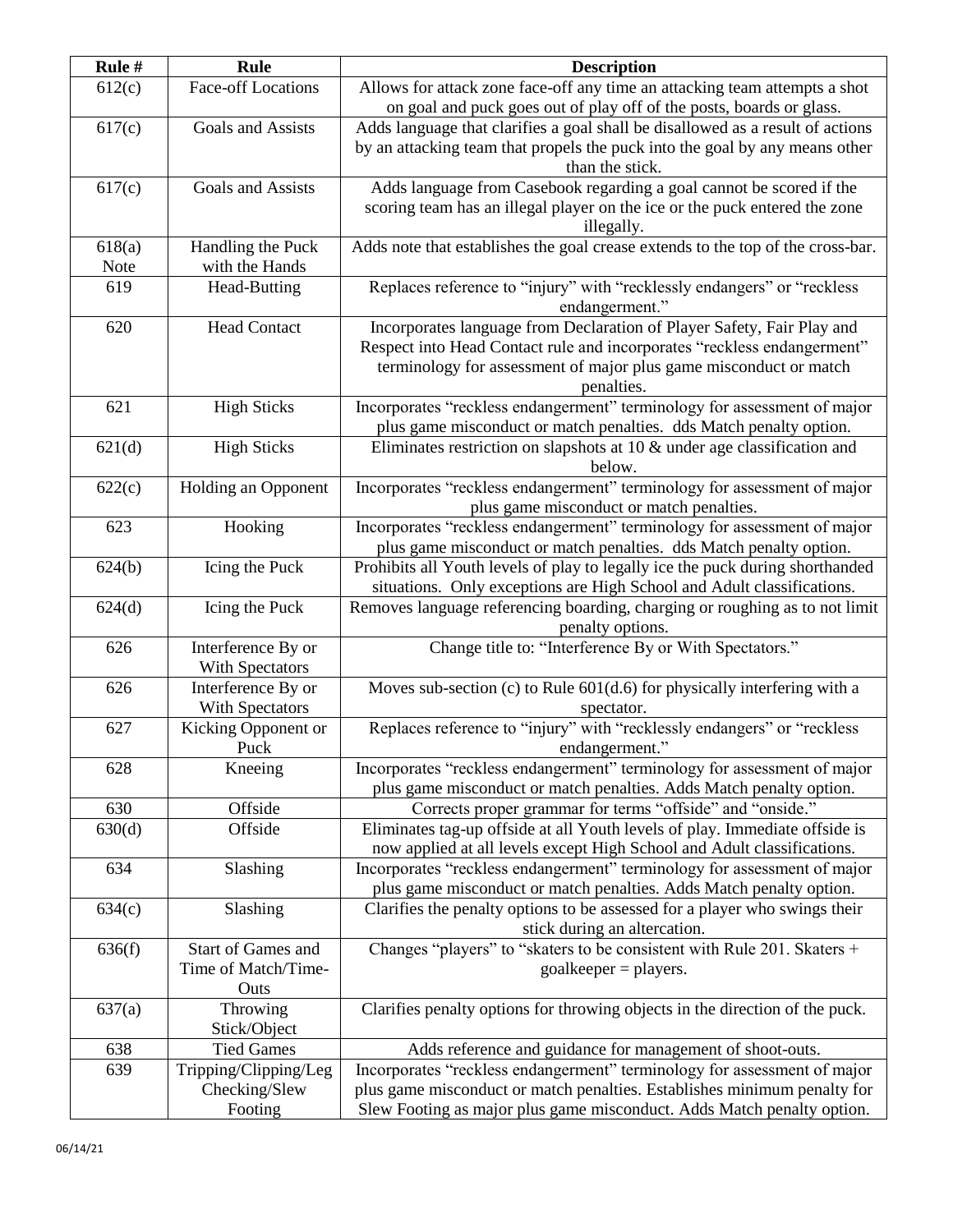| Rule #   | Rule                       | <b>Description</b>                                                                      |
|----------|----------------------------|-----------------------------------------------------------------------------------------|
| 640      | Unnecessary                | Incorporate language from Declaration of Player Safety, Fair Play and                   |
|          | Roughness                  | Respect into rule and incorporates "reckless endangerment" terminology for              |
|          | (Roughing)                 | assessment of major plus game misconduct or match penalties. Adds Match                 |
|          |                            | penalty option.                                                                         |
| 640(a)   | Unnecessary                | Adds note that mandates that officials strictly enforce contact after the               |
| Note     | Roughness                  | whistle, and especially scrum situations, and to assess additional penalties            |
|          | (Roughing)                 | for aggressors in these situations.                                                     |
| 640(d)   | Unnecessary                | Adds new sub-section (d) from Declaration of Player Safety, Fair Play and               |
|          | Roughness                  | Respect that establishes a penalty for delivering a body check with no effort           |
|          | (Roughing)                 | to gain possession of the puck and the stick is above the knees.                        |
| 640(e)   | Unnecessary                | Adds new sub-section (e) from Declaration of Player Safety, Fair Play and               |
|          | Roughness                  | Respect that establishes a penalty for delivering a body check to an opponent           |
|          | (Roughing)                 | who is already physically engaged.                                                      |
| 640(f)   | Unnecessary                | Adds new sub-section (f) that specifies a goalkeeper shall be penalized for             |
|          | Roughness                  | body checking an opponent.                                                              |
|          | (Roughing)                 |                                                                                         |
| Glossary | Act of Playing Goal        | Adds Glossary definition for "Act of Playing Goal" and is defined as: Any               |
|          |                            | action by the goalkeeper that prevents the puck from entering the goal, or              |
|          |                            | prevents an immediate scoring opportunity within the goalkeeper's                       |
|          |                            | privileged area.                                                                        |
| Glossary | Age Classifications        | Removes description of each age group (i.e. Squirt) and adds in 15 Only                 |
|          |                            | Tier I age classification.                                                              |
| Glossary | Angling                    | Adds new Glossary definition for "Angling" and is defined as: A legal                   |
|          |                            | defensive skill used to direct/control the puck carrier to an area that closes          |
|          |                            | the gap and/or creates an opening that is too small for the puck carrier to             |
|          |                            | advance.                                                                                |
| Glossary | <b>Body Checking</b>       | Incorporates language from Declaration of Player Safety, Fair Play and                  |
|          |                            | Respect to more completely define legal body checking.                                  |
| Glossary | Collision                  | Adds new Glossary definition for "Collision" and is defined as: Occurs when             |
|          |                            | players maintain their established position on the ice. A player shall not be           |
|          |                            | penalized if the intention is to play the puck and in so doing collides with an         |
|          |                            | opponent. No player is required to move out of the way of an oncoming                   |
|          |                            | player to avoid contact.                                                                |
| Glossary | <b>Competitive Contact</b> | Changes "Body Contact" to "Competitive Contact" and incorporates                        |
|          |                            | language from Declaration of Player Safety, Fair Play and Respect to more               |
|          |                            | completely define competitive contact.                                                  |
| Glossary | Contact with the Puck      | Establishes first level of involvement with the puck as "Contact with the               |
|          |                            | Puck" and is defined as: The last skater or goalkeeper to have touched the              |
|          |                            | puck (puck touch). This includes a puck that is deflected off a player or any           |
|          |                            | part of their equipment.                                                                |
| Glossary | Control of the Puck        | Establishes 3 <sup>rd</sup> level of involvement with the puck as "Control of the Puck" |
|          |                            | and is defined as: The skater or goalkeeper that, in the opinion of the official,       |
|          |                            | has "possession of the puck" and is guiding the puck in any desired                     |
|          |                            | direction. "Contact with the puck" is not considered "control of the puck."             |
|          |                            | A player in "possession of the puck" may also immediately establish                     |
|          |                            | "control of the puck". A skater considered to be in "control of the puck" is            |
|          |                            | eligible to be body checked and/or engage in competitive contact.                       |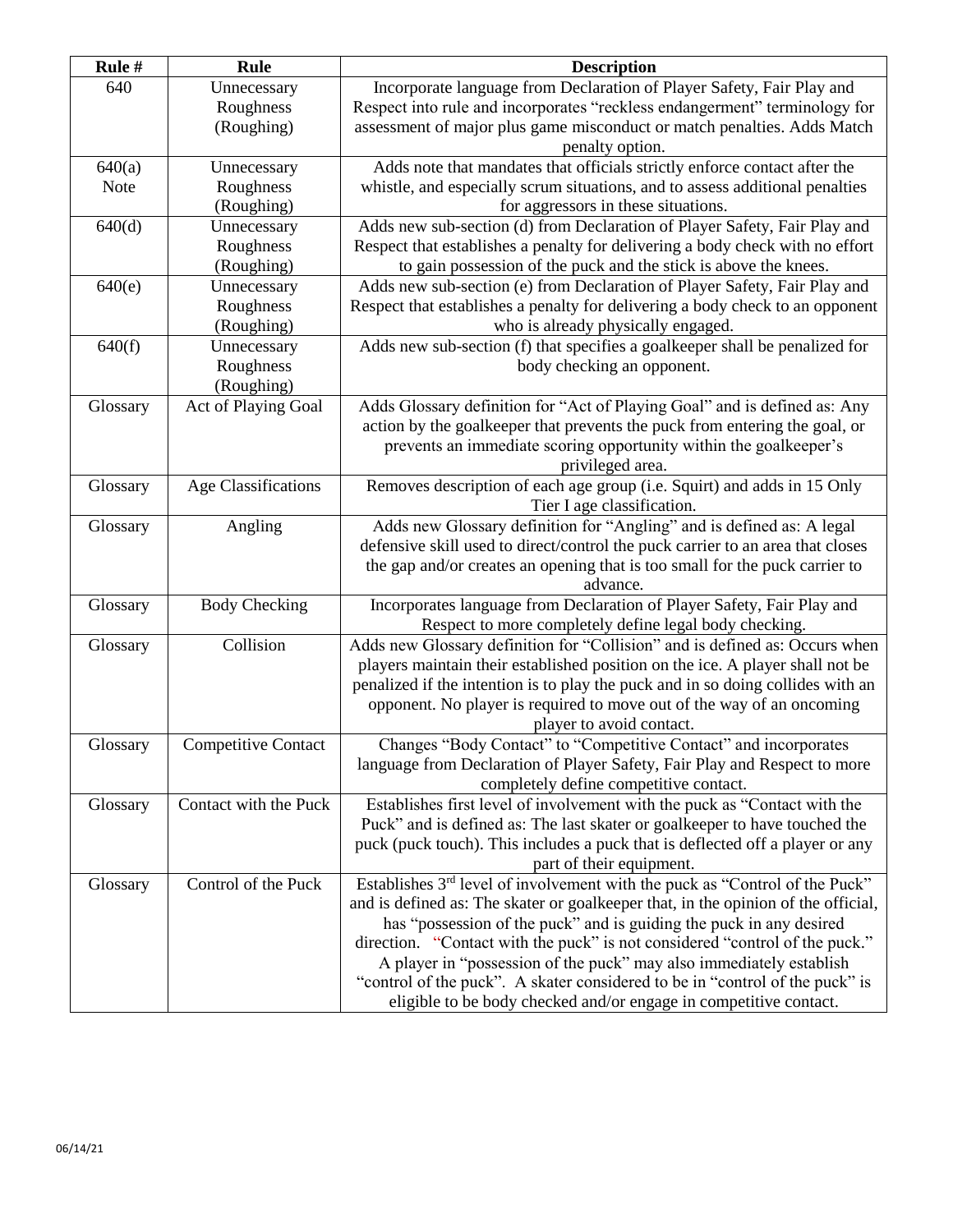| Rule #   | <b>Rule</b>                 | <b>Description</b>                                                                                                                                                                                                                      |
|----------|-----------------------------|-----------------------------------------------------------------------------------------------------------------------------------------------------------------------------------------------------------------------------------------|
| Glossary | Late Body Check             | Adds new Glossary definition for "Late Body Check" and is defined as: A<br>late check is when a player delivering the check has an opportunity to avoid<br>contact, or minimize contact, once it is realized the opponent no longer has |
|          |                             | control of the puck.                                                                                                                                                                                                                    |
|          |                             | The concept of "finishing the check" is an unacceptable action as it is one                                                                                                                                                             |
|          |                             | that is meant to intimidate or punish the opponent with no intent, or                                                                                                                                                                   |
|          |                             | possibility, to gain possession of the puck. The responsibility is on the player                                                                                                                                                        |
|          |                             | delivering the check to avoid forceful contact (minimize impact) to a                                                                                                                                                                   |
|          |                             | vulnerable or defenseless player who is no longer in control of the puck.                                                                                                                                                               |
| Glossary | <b>Physical Engagement</b>  | Adds new Glossary definition for "Physical Engagement" and is defined as:                                                                                                                                                               |
|          |                             | Two players who are in pursuit of the puck are allowed to use competitive<br>contact provided that possession of the puck remains the sole objective of the                                                                             |
|          |                             | two players. This includes opposing players competing for the puck in front<br>of the goal or along the boards.                                                                                                                         |
| Glossary | Possession of the           | Establishes 2 <sup>nd</sup> level of involvement with the puck as "Possession of the                                                                                                                                                    |
|          | Puck                        | Puck" and defined as: Placing your stick on the puck in an effort to establish                                                                                                                                                          |
|          |                             | control or to deliberately direct the puck with any part of the body. The last                                                                                                                                                          |
|          |                             | player to have intentionally played the puck is considered to have                                                                                                                                                                      |
|          |                             | "possession of the puck." A player may be in "possession of the puck"                                                                                                                                                                   |
|          |                             | without establishing "control of the puck." However, a player must first gain                                                                                                                                                           |
|          |                             | "possession of the puck" prior to being considered in "control of the puck."                                                                                                                                                            |
|          |                             | A player considered to be in "possession of the puck" is NOT eligible to be                                                                                                                                                             |
|          |                             | body checked and/or engage in competitive contact.                                                                                                                                                                                      |
|          |                             | A skater attempts to gain "possession of the puck" by using the stick, and<br>then body, in an effort to establish "control of the puck" or prevent an                                                                                  |
|          |                             | opponent from maintaining or gaining "control of the puck."                                                                                                                                                                             |
|          |                             | A skater considered to be "attempting to gain possession of the puck" is                                                                                                                                                                |
|          |                             | eligible to body check an opponent in "control of the puck" and/or engage in                                                                                                                                                            |
|          |                             | competitive contact.                                                                                                                                                                                                                    |
| Glossary | <b>Recklessly Endangers</b> | Adds Glossary definition for "Recklessly Endangers" to be used as criteria                                                                                                                                                              |
|          | (Reckless                   | for assessing major or match penalties instead of injury. Defined as:                                                                                                                                                                   |
|          | Endangerment)               | Engaging in conduct, without regard to the consequences, which creates a                                                                                                                                                                |
|          |                             | substantial risk of serious physical injury to an opponent.                                                                                                                                                                             |
| Glossary | Team Official               | Changes to "Team Official" and removes language pertaining to players who                                                                                                                                                               |
|          |                             | are unable to play.                                                                                                                                                                                                                     |
| Glossary | Vulnerable or               | Adds Glossary definition for "Vulnerable or Defenseless" and is defined as:                                                                                                                                                             |
|          | Defenseless                 | A skater is considered to be in a vulnerable or defenseless position when                                                                                                                                                               |
|          |                             | they are unaware, unprepared or unsuspecting of an impending body check                                                                                                                                                                 |
|          |                             | and/or competitive contact.                                                                                                                                                                                                             |

*Note: This document is a brief summary of playing rule changes and does not reflect the actual language used in the official rules. The purpose of this document is to provide a quick reference to the rule changes. For specific language related to each rule, please see the 2021-25 USA Hockey Official Playing Rules Book.*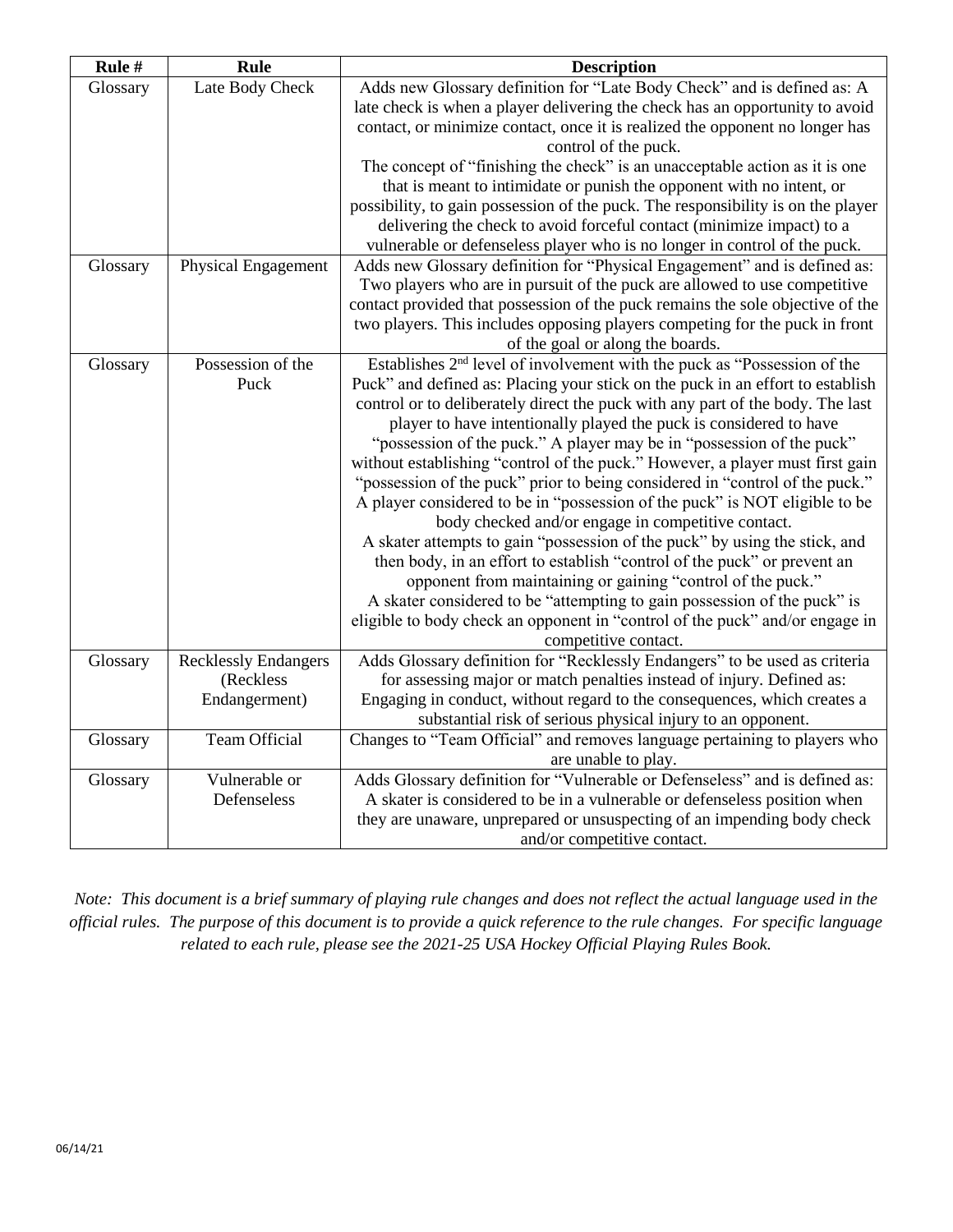

#### **2021-25 PLAYING RULE CHANGE SUMMARY – JUNIOR EDITION**

# *The following is a summary of rule changes adopted by the USA Hockey Board of Directors on June 12, 2021. These changes will go into effect starting with the 2021-22 playing season through the 2024-25*

#### *playing season.* **JUNIOR EDITION RULE CHANGES**

| Rule#      | <b>Rule</b>                                | <b>Description</b>                                                                                                                                                                         |
|------------|--------------------------------------------|--------------------------------------------------------------------------------------------------------------------------------------------------------------------------------------------|
| All        | All                                        | Transition all gender specific references to gender neutral language.                                                                                                                      |
| Preface    | Declaration of Player                      | Added the updated Declaration of Player Safety, Fair Play and Respect.                                                                                                                     |
|            | Safety, Fair Play and                      | Updates have been made to reflect changes made in the rules for consistency                                                                                                                |
|            | Respect                                    | and accuracy.                                                                                                                                                                              |
| Preface    | General Information                        | Adds language that directs users to the Youth/Adult Edition of the rule book                                                                                                               |
|            |                                            | for situations that are not covered in the JR Edition.                                                                                                                                     |
| 102(b)     | Dimensions of Rink                         | Recommends boards to be white in color to better establish advertising<br>guidelines.                                                                                                      |
| 102(c & d) | Dimensions of Rink                         | Better defines the material and location of the shielding enclosing the rink.                                                                                                              |
| 106(a)     | Player's Bench                             | Better defines the use of shielding to protect spectators around the players'<br>bench area.                                                                                               |
| 107(a)     | Penalty Bench                              | Better defines the use of shielding to protect spectators around the penalty                                                                                                               |
|            |                                            | bench area.                                                                                                                                                                                |
| 108(a)     | Timekeepers Bench                          | Adds new Rule 108 "Timekeepers Bench" to establish specifications for the                                                                                                                  |
|            |                                            | area where the Timekeeper sits.                                                                                                                                                            |
| 109        | Signal and Timing<br>Devices               | Moves to Rule 109.                                                                                                                                                                         |
| 203(e)     | Players in Uniform                         | Adds new (e) that specifies a goal would not be allowed if found to have an                                                                                                                |
|            |                                            | ineligible player on the ice.                                                                                                                                                              |
| 204        | Playing Line-Up and                        | Change title to "Playing Line-up and Substitution of Players." Includes                                                                                                                    |
|            | <b>Substitution of Players</b>             | language pertaining to substitution of players to more clearly distinguish                                                                                                                 |
|            |                                            | between player substitutions and goalkeeper substitutions.                                                                                                                                 |
| 205        | Substitution of                            | Change title to "Substitution of Goalkeepers" and more clearly defines rules                                                                                                               |
|            | Goalkeepers                                | specific to goalkeeper substitutions.                                                                                                                                                      |
| 301(b)     | <b>Sticks</b>                              | Provides for taller players to use longer stick (65").                                                                                                                                     |
| 304(a)     | Protective Equipment                       | Changes "players" to "skaters to be consistent with Rule 201. Skaters plus<br>$goalkeepers = players.$                                                                                     |
| 404(c)     | <b>Misconduct Penalties</b>                | Eliminates the Gross Misconduct II Penalty option.                                                                                                                                         |
| 409(a)     | Calling of Penalties                       | Allows the attacking team to determine the location of the face-off after a<br>penalty is assessed.                                                                                        |
| 503(c.12)  | Linesman                                   | Adds (c.12) that allows a linesman to stop play if they determine a penalized<br>player illegally enters the ice.                                                                          |
| 601(b)     | Abuse of Officials and<br>Other Misconduct | Adds in specific language pertaining to banging the boards on the bench that<br>identifies doing so to celebrate a legal or illegal body check is deemed to be<br>unsportsmanlike conduct. |
| 601(c,d,e) | Abuse of Officials and<br>Other Misc.      | More clearly identifies specific actions and places them into Misconduct,<br>Game Misconduct or Match penalty option categories.                                                           |
| 601(e.3)   | Abuse of Officials and<br>Other Misc.      | Clarifies actions considered to be critically detrimental.                                                                                                                                 |
| 601(e.4)   | Abuse of Officials and<br>Other Misc.      | Incorporates the President's Directive on Hateful Language into the proper<br>location of the rules.                                                                                       |
| 601(e.4)   | Abuse of Officials and<br>Other Misc.      | Removes term "offensive" from hateful, discriminatory language.                                                                                                                            |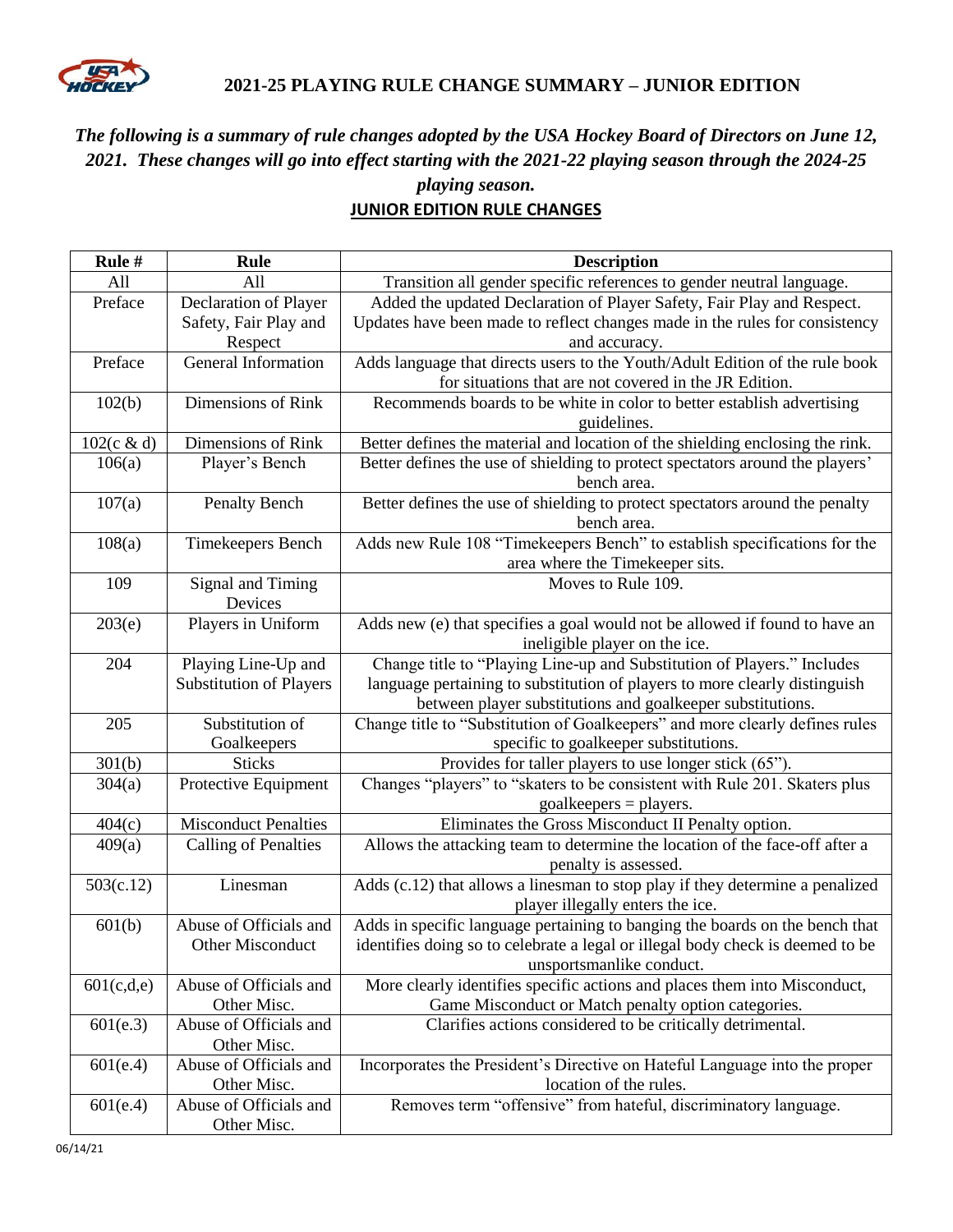| Rule # | Rule                                  | <b>Description</b>                                                                                                                 |
|--------|---------------------------------------|------------------------------------------------------------------------------------------------------------------------------------|
| 601(f) | Abuse of Officials and<br>Other Misc. | Eliminates the Gross Misconduct II penalty option.                                                                                 |
| 601(f) | Abuse of Officials and<br>Other Misc. | Adds vaping to actions deemed prohibited under this rule and replaces bench<br>minor with a game misconduct penalty for violation. |
| 602    | Attempt to                            | Changes references to "deliberate injury" to "recklessly endangers" to better                                                      |
|        | Injure/Deliberate                     | allow officials to judge the action that occurs instead of trying to determine                                                     |
|        | Injury of an Opponent                 | whether an injury has occurred.                                                                                                    |
| 603    | Boarding                              | Incorporates language from Declaration of Player Safety, Fair Play and                                                             |
|        |                                       | Respect into Boarding rule and incorporates "reckless endangerment"                                                                |
|        |                                       | terminology for assessment of major plus game misconduct or match                                                                  |
|        |                                       | penalties. Adds Match penalty option.                                                                                              |
| 604    | <b>Body Checking</b>                  | Incorporates language from Declaration of Player Safety, Fair Play and                                                             |
|        |                                       | Respect to establish consistency with Glossary.                                                                                    |
| 606    | <b>Butt-Ending</b>                    | Replaces reference to "injury" with "recklessly endangers" or "reckless                                                            |
|        |                                       | endangerment."                                                                                                                     |
| 607    | Charging                              | Incorporates language from Declaration of Player Safety, Fair Play and                                                             |
|        |                                       | Respect into Charging rule and incorporates "reckless endangerment"                                                                |
|        |                                       | terminology for assessment of major plus game misconduct or match                                                                  |
|        |                                       | penalties. Adds Match penalty option.                                                                                              |
| 608    | Checking from                         | Incorporates language from Declaration of Player Safety, Fair Play and                                                             |
|        | <b>Behind</b>                         | Respect into Check from Behind rule and incorporates "reckless                                                                     |
|        |                                       | endangerment" terminology for assessment of major plus game misconduct                                                             |
|        |                                       | or match penalties. Adds Match penalty option.                                                                                     |
| 609    | Cross-Checking                        | Replaces reference to "injury" with "recklessly endangers" or "reckless                                                            |
|        |                                       | endangerment." Adds Match penalty option.                                                                                          |
| 610    | Delaying the Game                     | Clarifies the position of the posts/pegs for determination of the goal being<br>displaced.                                         |
| 610(b) | Delaying the Game                     | Adds note that specifies the goalkeeper can only cover the puck while in the                                                       |
|        |                                       | "act of playing goal" (see Glossary).                                                                                              |
| 611    | Elbowing                              | Replaces reference to "injury" with "recklessly endangers" or "reckless                                                            |
|        |                                       | endangerment." Adds Match penalty option.                                                                                          |
| 612(c) | <b>Face-off Locations</b>             | Allows for an end zone face-off if the attacking team has shot the puck out of                                                     |
|        |                                       | play off of the post, glass or boards.                                                                                             |
| 612(h) | <b>Face-off Locations</b>             | Allows the non-offending team to determine the location of the face-off after                                                      |
| 613    | <b>Face-off Procedures</b>            | a penalty is assessed.<br>Allows for a center to win face-off by using the skate and incorporates                                  |
|        |                                       | warning for face-off violation in place of ejection of center.                                                                     |
| 615(c) | Fighting                              | Clarifies and more clearly defines a "fight" versus an "altercation."                                                              |
| 615    | Fighting                              | Replaces reference to "injury" with "recklessly endangers" or "reckless                                                            |
|        |                                       | endangerment."                                                                                                                     |
| 615(h) | Fighting                              | Corrects omission that did not assess game ejection to player who instigates a                                                     |
|        |                                       | fight at Tier III level.                                                                                                           |
| 617(c) | Goals and Assists                     | Adds language that clarifies a goal shall be disallowed as a result of actions                                                     |
|        |                                       | by an attacking team that propels the puck into the goal by any means other                                                        |
|        |                                       | than the stick.                                                                                                                    |
| 617(c) | Goals and Assists                     | Adds language from Casebook regarding a goal cannot be scored if the                                                               |
|        |                                       | scoring team has an illegal player on the ice or the puck entered the zone                                                         |
|        |                                       | illegally.                                                                                                                         |
| 618(a) | Handling the Puck                     | Adds note that establishes the goal crease extends to the top of the cross-bar.                                                    |
|        | with the Hands                        |                                                                                                                                    |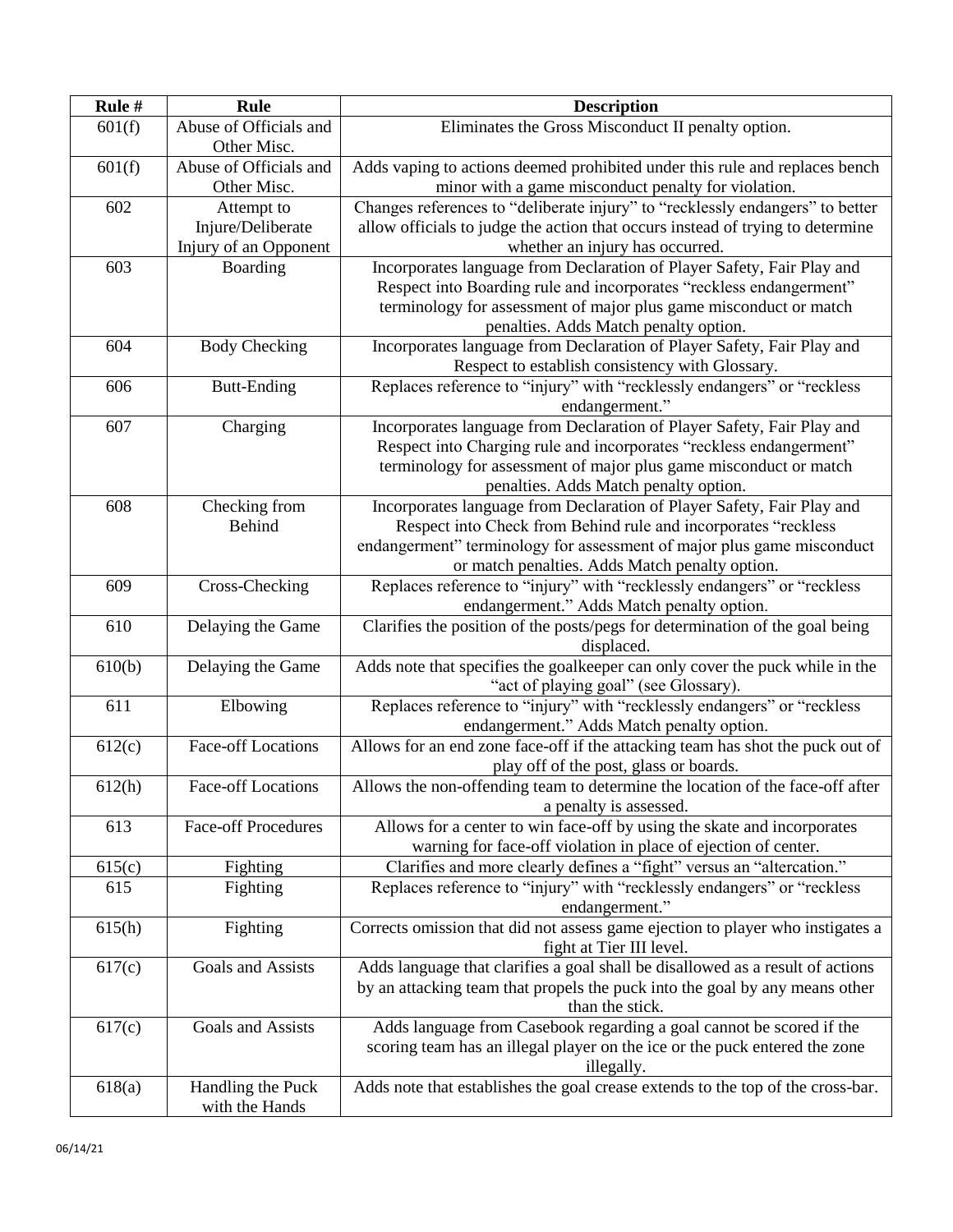| Rule #                | Rule                                                     | <b>Description</b>                                                                                                                                                                                                                                                   |
|-----------------------|----------------------------------------------------------|----------------------------------------------------------------------------------------------------------------------------------------------------------------------------------------------------------------------------------------------------------------------|
| 619                   | <b>Head-Butting</b>                                      | Replaces reference to "injury" with "recklessly endangers" or "reckless<br>endangerment."                                                                                                                                                                            |
| 620                   | <b>Head Contact</b>                                      | Incorporates language from Declaration of Player Safety, Fair Play and<br>Respect into Check from Behind rule and incorporates "reckless<br>endangerment" terminology for assessment of major plus game misconduct<br>or match penalties. Adds Match penalty option. |
| 621                   | <b>High Sticks</b>                                       | Replaces reference to "injury" with "recklessly endangers" or "reckless<br>endangerment." Adds Match penalty option.                                                                                                                                                 |
| 622(b)                | Holding an Opponent<br>or Opponent's<br>Facemask         | Deletes duplicate language. Adds Match penalty option.                                                                                                                                                                                                               |
| 623                   | Hooking                                                  | Replaces reference to "injury" with "recklessly endangers" or "reckless<br>endangerment." Adds Match penalty option.                                                                                                                                                 |
| 624(a)                | Icing the Puck                                           | Allows non-offending team to choose face-off location after an icing.                                                                                                                                                                                                |
| 626                   | Interference By or<br>With Spectators                    | Changes title to: "Interference By or with Spectators."                                                                                                                                                                                                              |
| 626                   | Interference By or<br>With Spectators                    | Moves sub-section (c) to Rule $601(d.6)$ for physically interfering with a<br>spectator.                                                                                                                                                                             |
| 627                   | Kicking Opponent or<br>Puck                              | Replaces reference to "injury" with "recklessly endangers" or "reckless<br>endangerment."                                                                                                                                                                            |
| 628                   | Kneeing                                                  | Replaces reference to "injury" with "recklessly endangers" or "reckless<br>endangerment." Adds Match penalty option.                                                                                                                                                 |
| 629                   | Leaving the Player's<br><b>Bench/Penalty Bench</b>       | Specify "Officials" instead of "Referee."                                                                                                                                                                                                                            |
| 630                   | Offside                                                  | Corrects proper grammar for terms "offside" and "onside."                                                                                                                                                                                                            |
| 630(d)                | Offside                                                  | Allows for shot on goal during delayed off-sides to have play continue as<br>long as puck does not enter the goal.                                                                                                                                                   |
| 634                   | Slashing                                                 | Replaces reference to "injury" with "recklessly endangers" or "reckless<br>endangerment." Adds Match penalty option.                                                                                                                                                 |
| 634(c)                | Slashing                                                 | Clarifies the penalty options to be assessed for a player who swings their<br>stick during an altercation.                                                                                                                                                           |
| 635                   | Spearing                                                 | Replaces reference to "injury" with "recklessly endangers" or "reckless<br>endangerment."                                                                                                                                                                            |
| 636(f)                | <b>Start of Games and</b><br>Time of Match/Time-<br>Outs | Changes "players" to "skaters to be consistent with Rule 201. Skaters +<br>$goalkeeper = players.$                                                                                                                                                                   |
| 637(a)                | Throwing<br>Stick/Object                                 | Clarifies penalty options for throwing objects in the direction of the puck.                                                                                                                                                                                         |
| 638                   | <b>Tied Games</b>                                        | Allows each league to determine number of players to be involved in<br>shootout.                                                                                                                                                                                     |
| 639                   | Tripping/Clipping/Leg<br>Checking/Slew<br>Footing        | Replaces reference to "injury" with "recklessly endangers" or "reckless<br>endangerment." Adds Match penalty option.                                                                                                                                                 |
| 640                   | Unnecessary<br>Roughness<br>(Roughing)                   | Replaces reference to "injury" with "recklessly endangers" or "reckless<br>endangerment." Adds Match penalty option.                                                                                                                                                 |
| 640(a)<br><b>Note</b> | Unnecessary<br>Roughness<br>(Roughing)                   | Adds new (d) that specifies a goalkeeper shall be penalized for body checking<br>an opponent.                                                                                                                                                                        |
| Glossary              | Act of Playing Goal                                      | Adds Glossary definition for "Act of Playing Goal" and is defined as: Any<br>action by the goalkeeper that prevents the puck from entering the goal, or<br>prevents an immediate scoring opportunity within the goalkeeper's privileged<br>area.                     |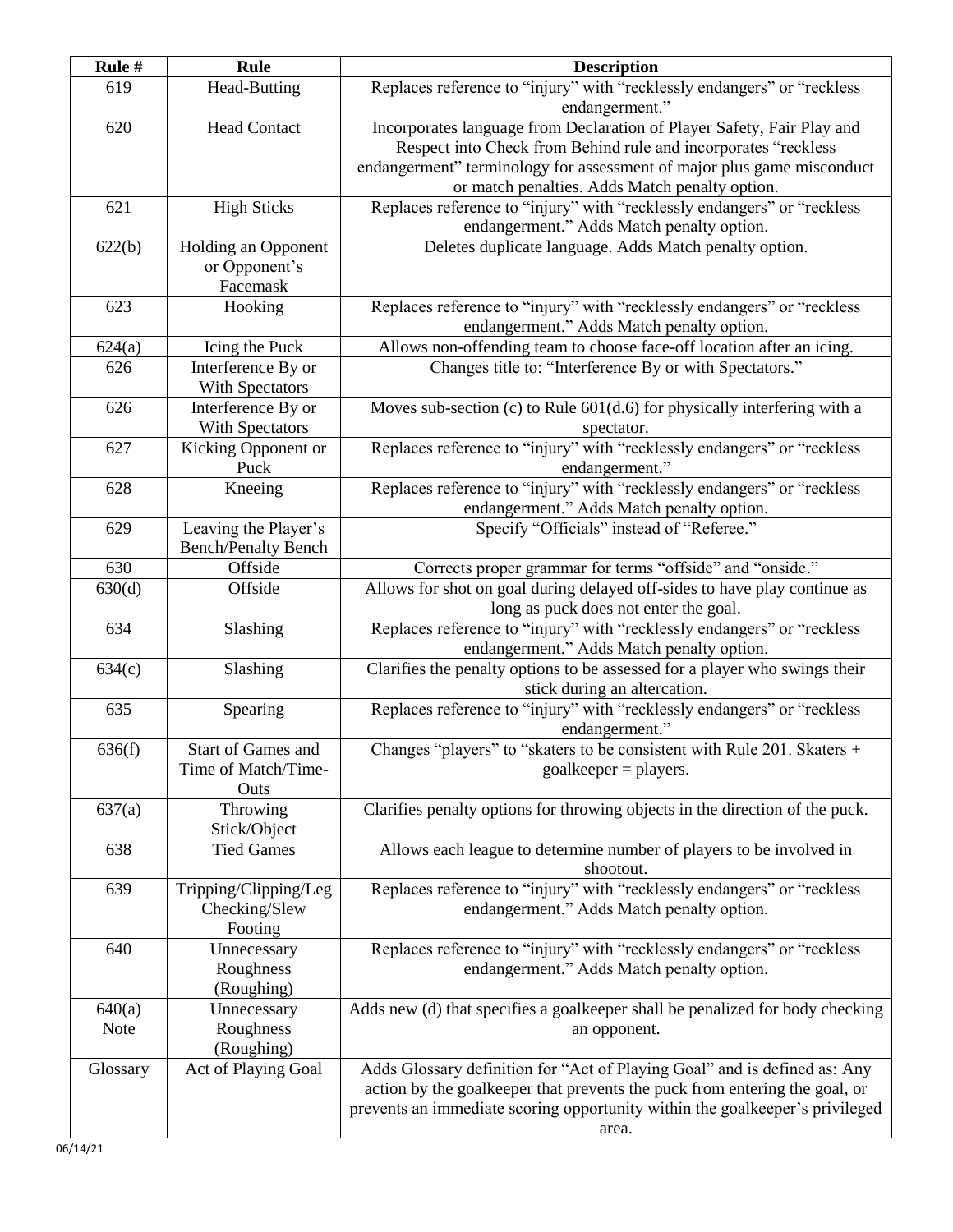| Rule #   | <b>Rule</b>                | <b>Description</b>                                                                                                                                         |
|----------|----------------------------|------------------------------------------------------------------------------------------------------------------------------------------------------------|
| Glossary | Angling                    | Adds new Glossary definition for "Angling" and is defined as: A legal                                                                                      |
|          |                            | defensive skill used to direct/control the puck carrier to an area that closes the                                                                         |
|          |                            | gap and/or creates an opening that is too small for the puck carrier to advance.                                                                           |
| Glossary | <b>Body Checking</b>       | Incorporates language from Declaration of Player Safety, Fair Play and Respect                                                                             |
|          |                            | to more completely define legal body checking.                                                                                                             |
| Glossary | Collision                  | Adds new Glossary definition for "Collision" and is defined as: Occurs when                                                                                |
|          |                            | players maintain their established position on the ice. A player shall not be                                                                              |
|          |                            | penalized if the intention is to play the puck and in so doing collides with an                                                                            |
|          |                            | opponent. No player is required to move out of the way of an oncoming player                                                                               |
|          |                            | to avoid contact.                                                                                                                                          |
| Glossary | <b>Competitive Contact</b> | Changes "Body Contact" to "Competitive Contact" and incorporates language                                                                                  |
|          |                            | from Declaration of Player Safety, Fair Play and Respect to more completely                                                                                |
|          |                            | define competitive contact.                                                                                                                                |
| Glossary | Contact with the           | Establishes first level of involvement with the puck as "Contact with the Puck"                                                                            |
|          | Puck                       | and is defined as: The last skater or goalkeeper to have touched the puck (puck                                                                            |
|          |                            | touch). This includes a puck that is deflected off a player or any part of their                                                                           |
|          |                            | equipment.                                                                                                                                                 |
| Glossary | Control of the Puck        | Establishes 3 <sup>rd</sup> level of involvement with the puck as "Control of the Puck" and                                                                |
|          |                            | is defined as: The skater or goalkeeper that, in the opinion of the official, has                                                                          |
|          |                            | "possession of the puck" and is guiding the puck in any desired direction.<br>"Contact with the puck" is not considered "control of the puck." A player in |
|          |                            | "possession of the puck" may also immediately establish "control of the puck."                                                                             |
|          |                            | A skater considered to be in "control of the puck" is eligible to be body                                                                                  |
|          |                            | checked and/or engage in competitive contact.                                                                                                              |
| Glossary | Late Body Check            | Adds new Glossary definition for "Late Body Check" and is defined as: A late                                                                               |
|          |                            | check is when a player delivering the check has an opportunity to avoid                                                                                    |
|          |                            | contact, or minimize contact, once it is realized the opponent no longer has                                                                               |
|          |                            | "control of the puck."                                                                                                                                     |
|          |                            | The concept of "finishing the check" is an unacceptable action as it is one that                                                                           |
|          |                            | is meant to intimidate or punish the opponent with no intent, or possibility, to                                                                           |
|          |                            | gain possession of the puck. The responsibility is on the player delivering the                                                                            |
|          |                            | check to avoid forceful contact (minimize impact) to a vulnerable or                                                                                       |
|          |                            | defenseless player who is no longer in control of the puck.                                                                                                |
| Glossary | Physical                   | Adds new Glossary definition for "Physical Engagement" and is defined as:                                                                                  |
|          | Engagement                 | Two players who are in pursuit of the puck are allowed to use competitive                                                                                  |
|          |                            | contact provided that possession of the puck remains the sole objective of the                                                                             |
|          |                            | two players. This includes opposing players competing for the puck in front of                                                                             |
|          |                            | the goal or along the boards.                                                                                                                              |